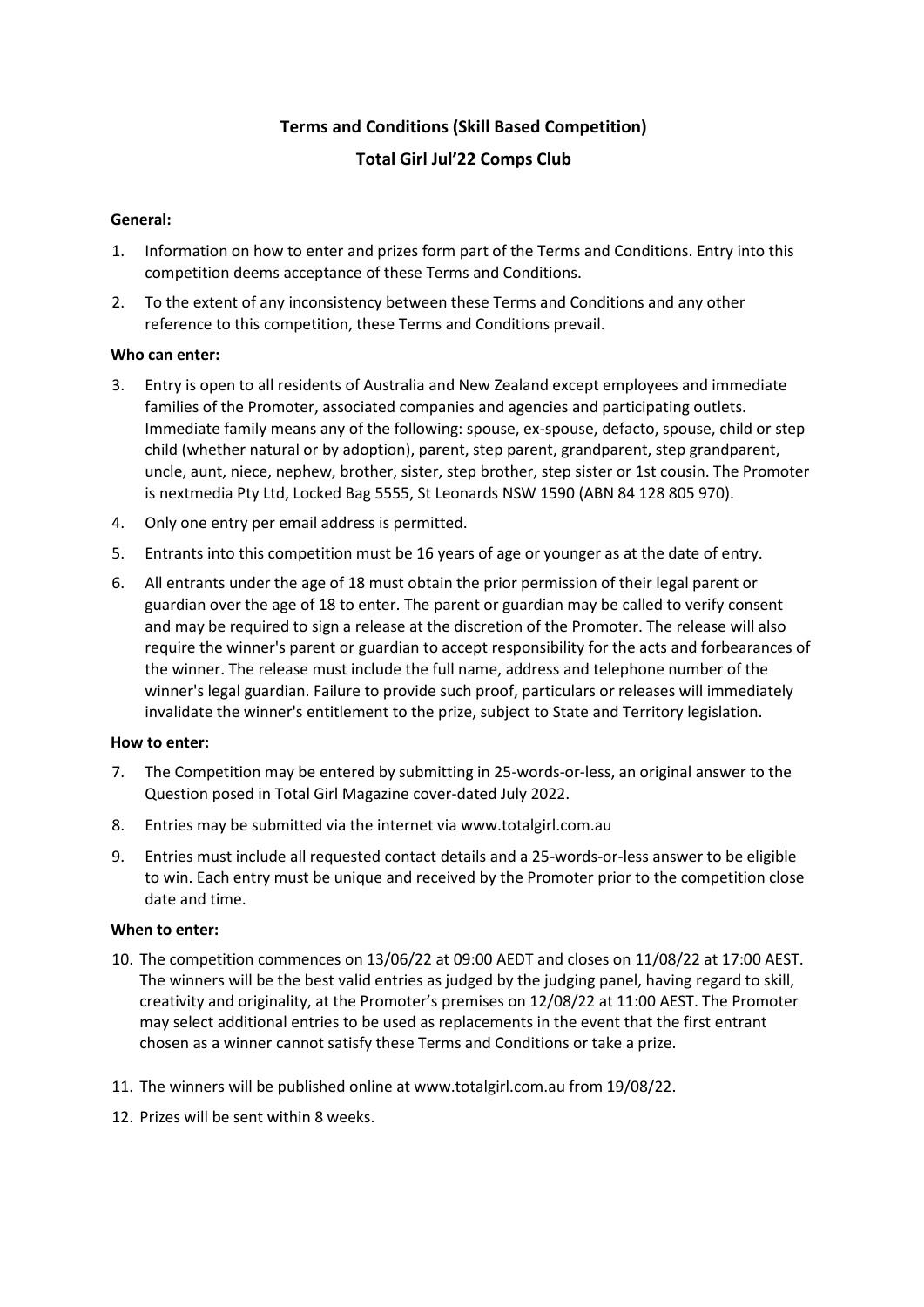#### **Prizes on offer:**

13. Total prize value is (up to) **\$8,401.92** as of 19/05/2022. **One Hundred and Sixty-four (164)**  winners will receive:

**a) Crisp Inception Scooter Giveaway (4) winners will receive the following: 1x Crisp Inception Gold / Pink Lava Scooter Value Per Prize: \$260.00 Total Prize Value: \$1,040.00**

**b) Rita's Revenge Giveaway (30) winners will receive the following: 1x Rita's Revenge Value Per Prize: \$16.99 Total Prize Value: \$509.70**

**c) Kayla Miller Book Pack Giveaway (10) winners will receive the following: 1x Click 1x Camp 1x Act Value Per Prize: \$53.97 Total Prize Value: \$539.70**

**d) Pilot Pintor Prize Pack Giveaway (9) winners will receive the following: 1x Pilot Pintor Prize Pack Value Per Prize: \$57.25 Total Prize Value: \$515.25**

**e) Clarice Bean: Scram! Book Giveaway (28) winners will receive the following: 1x Clarice Bean: Scram! Value Per Prize: \$17.99 Total Prize Value: \$503.72**

**f) VTech Kidizoom Prize Pack Giveaway (3) winners will receive the following: 1x Kidizoom Smartwatch DX2 Violet 1x Kidizoom Duo 5.0 Pink Value Per Prize: \$194.90 Total Prize Value: \$584.70**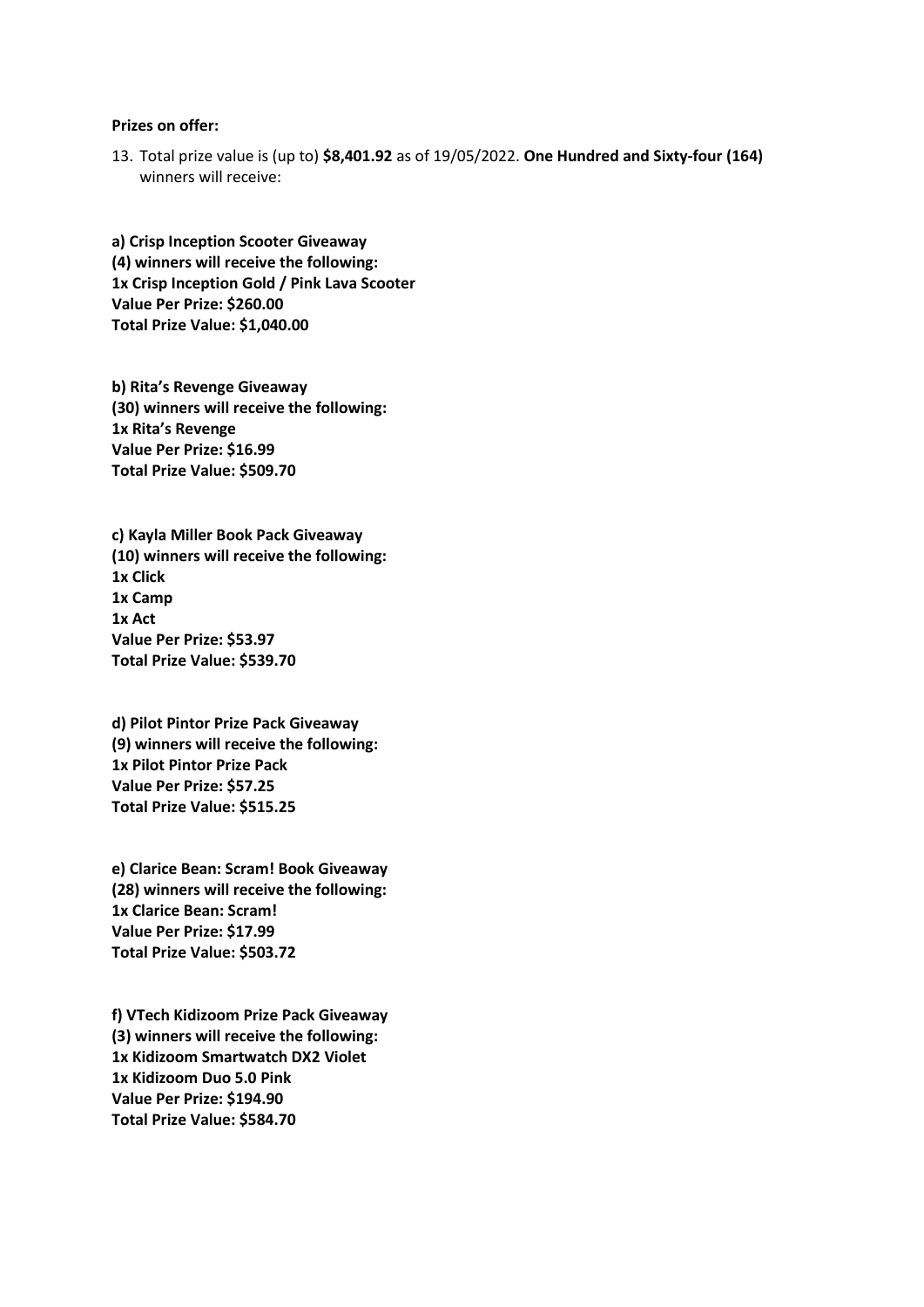**g) Scholastic Graphic Novel Book Pack Giveaway (28) winners will receive the following: 1x City of Dragons: The Awakening Storm 1x Ham Helsing: Monster Hunter Value Per Prize: \$35.98 Total Prize Value: \$1,007.44**

**h) Whodunnit, Eddie Woo? Book Pack Giveaway (17) winners will receive the following: 1x Whodunnit, Eddie Woo?: Time Out! 1x Whodunnit, Eddie Woo?: Team Trouble! Value Per Prize: \$29.98 Total Prize Value: \$509.66**

**i) Ms Marvel Prize Pack Giveaway (10) winners will receive the following: 1x Button Badges 1x T-Shirt 1x Lanyard 1x Tote Bag Value Per Prize: \$79.80 Total Prize Value: \$798.00**

j) Doctor Strange in the Multiverse of Madness DVD Release Prize Pack Giveaway (10) winners will receive the following: 1x Button Badges 1x Woven Patches 1x Cap 1x Notebook 1x T-Shirt Value Per Prize: \$89.75 Total Prize Value: \$897.50

**k) Ligthyear Movie Merch Prize Pack Giveaway (15) winners will receive the following: 1x Sticker Sheet 1x Notebook 1x Water Bottle 1x Pencil Case 1x Stationary Set Value Per Prize: \$99.75 Total Prize Value: \$1,496.25**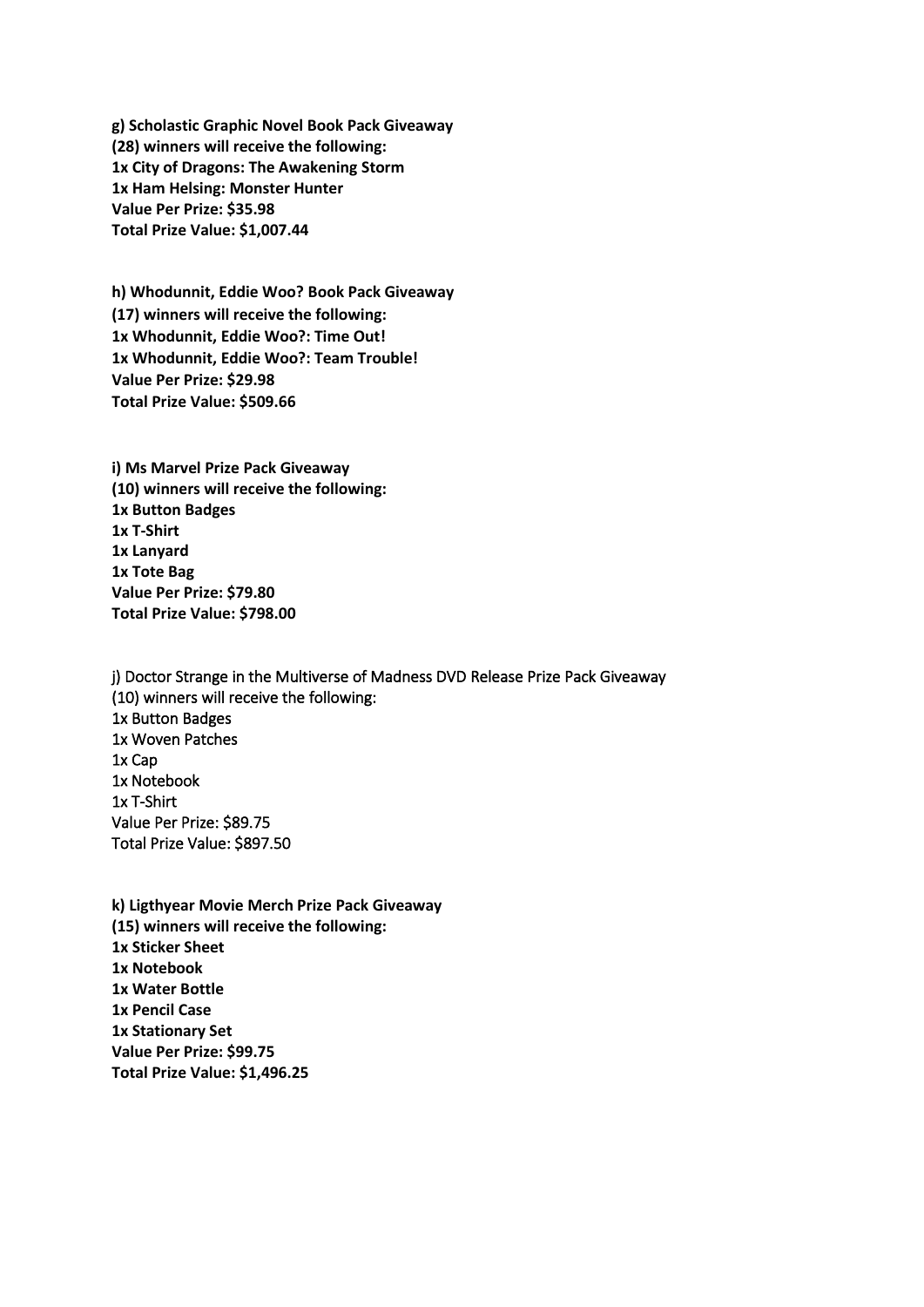- 14. Movie passes are valid only at participating cinema locations while movie is still screening.
- 15. If the Promoter is unable to contact the winner to claim fulfilment of the promotional prize or if the winner is unable to attend any element of the prize, that winner will forfeit the prize in its entirety and it shall be awarded to the next runner up in the promotion. The Promoter will not be liable for a winner who cannot be contacted and therefore forfeits their prize and no correspondence will be entered into.
- 16. Prize must be taken 21/10/22. In the event a winner does not take the prize by the time stipulated, then the entire prize will be forfeited by the winner and cash will not be awarded in lieu of the prize.

#### **Further Terms and Conditions:**

- 17. The Promoter reserves the right to amend these Terms and Conditions if this competition cannot be run as originally planned. The Promoter may also cancel or suspend this competition if an event beyond the control of the Promoter corrupts or affect the administration security, fairness, integrity or proper conduct of this competition. The Promoter will disqualify any individual who has tampered with the entry process or any other aspect of this competition.
- 18. The Promoter and their associated agencies and companies will not be liable or responsible for any problems or technical malfunction of any telephone network or lines, computer on line systems, servers, or providers, computer equipment, software, technical problems of the phone or of any phone network, or any misadventure, accident, injury, loss (including but not limited to consequential loss) or claim that may occur; whilst undertaking any travel won on or connected with their entry; in the participation in any prize; as a consequence of late, lost or misdirected mail, email SMS or phone call; due to the broadcast of any program relating to the competition or the publication of any material, including any statements made by any staff member, journalist, other entrants or any other person; any injury or damage to entrance or any other person's computer software or phone; or any combination thereof, related to or resulting from participation or sending or receiving of any communication or of any materials in this competition.
- 19. All entrants must submit ONLY their own original answers, designs and works. Any such answers, designs or works cannot be previously published in any forum worldwide. All entries become the property of the Promoter and cannot be returned. Entries that are found to have been derived from the designs of a third party will be considered invalid and, if awarded a prize, that prize must be returned to the Promoter. The winner may be required to sign a statutory declaration regarding the originality of the entry. Without limiting the generality, the Promoter reserves the right to take legal action against anyone found to have breached this term. The Promoter reserves the right in its sole discretion to disqualify any individual who the Promoter has reason to believe has breached any of these conditions, or engaged in any unlawful or other improper misconduct calculated to jeopardise the fair and proper conduct of the promotion. The Promoter's legal rights to recover damages or other compensation are reserved.
- 20. Any entrant found to have (a) be used any form of software or third party application to enter multiple times (including scripting software), (b) used a third party (including online competition entry site) to enter on their behalf or (c) entered incorrect contact details, including incorrect email contact details, will have all entries invalidated and any claim to the Prize will be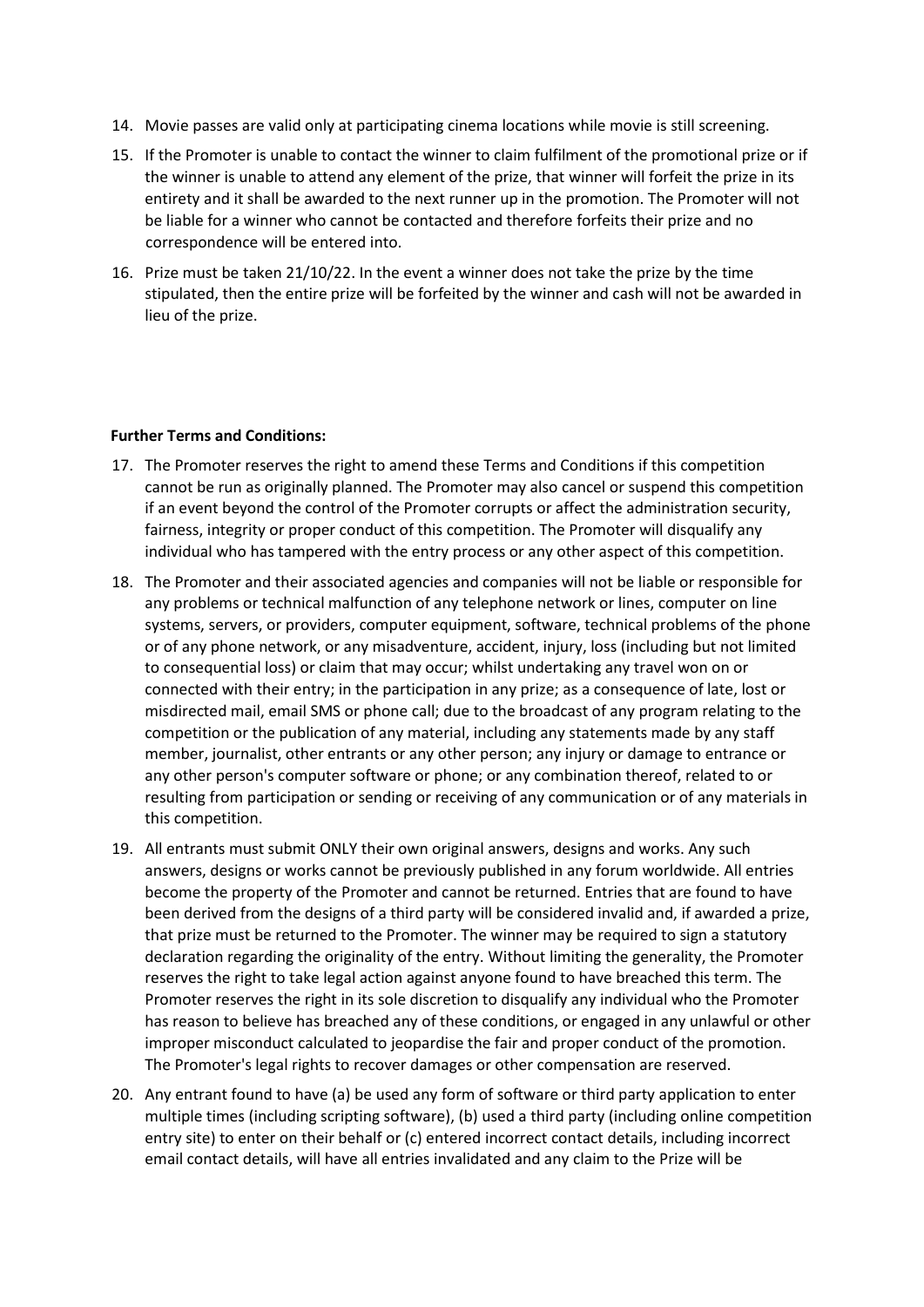invalidated. If such an entrant is awarded the Prize and then found to have breached this clause, the entrant must immediately return the Prize to the Promoter. The Promoter has sole discretion to determine if this clause has been breached by any entrant. The Promoter reserves the right to request whatever documentation it deems necessary to confirm if the entrant has breached this clause. An entrant must provide any requested documentation to the Promoter upon request. Failure by the Promoter to enforce any of its rights at any stage does not constitute a waiver of those rights.

- 21. If the prize (or an element of the prize) is unavailable, for whatever reason, the Promoter reserves the right to substitute the prize (or an element of the prize) for a prize of equal or greater value, subject to State Regulation. It is a condition of accepting the prize that the winner must comply with all the conditions of use of the prize and prize supplier's requirements. Each prize must be taken as stated and no compensation will be payable if a winner is unable to use the prize as stated.
- 22. The Promoter highly recommends a current residential street address be provided when requested for ease of correspondence and potential prize delivery. The Promoter makes all reasonable efforts to deliver prizes to the addresses provided by competition entrants. The Promoter cannot guarantee that any prizes returned to the Promoter due to non-delivery at the provided address will be re-sent to the prize winner.
- 23. The Promoter reserves the right to request winners to sign a winner's deed of release or any other relevant forms or agreements that the Promoter deems necessary, to provide proof of identity, proof of age, proof of residency at the nominated prize delivery address and/or proof of entry validity (including phone bill) in order to claim a prize. Proof of identification, residency, age and entry considered suitable for verification is at the discretion of the Promoter. In the event that a winner cannot provide suitable proof, the winner will forfeit the prize in whole and no substitute will be offered.
- 24. The Promoter reserves the right to rejudge in the event of an entrant, claiming to be a winner, being unable to satisfy these Terms and Conditions.
- 25. The judges' decision in relation to any aspect of the competition is final and binding on each person who enters. Chance plays no part in determining any winner. No correspondence will be entered into. No responsibility is accepted for late, lost or misdirected entries. Prizes are subject to availability, not transferable or exchangeable and, with the exception of cash prizes, cannot be taken as cash. Prizes will be sent to the winner's nominated address as stated in their original entry. The Promoter and their associated agencies, and companies associated with this promotion will take no responsibility for prizes damaged or lost in transit.

## **Copyright. Statutory guarantees. Waiver and liability.**

26. All entries and any copyright subsisting in the entries become and remain the property of the Promoter who may publish or cause to be published any of the entries received. nextmedia Pty Ltd (ABN 84 128 805 970) and its related entities is collecting your personal information for the purpose of conducting and promoting this Competition, including for the purpose of identifying and notifying winners and understanding our audiences. nextmedia Pty Ltd will otherwise handle your personal information in accordance with nextmedia's Privacy Policy which is available on our website a[t www.nextmedia.com.au](http://www.nextmedia.com.au/) (and which contains information regarding how you can access your personal information, correct it and/or make a complaint about our handling of your personal information). By providing your personal information, you agree to the terms of the Privacy Policy. Without limiting the foregoing, nextmedia Pty Ltd may disclose